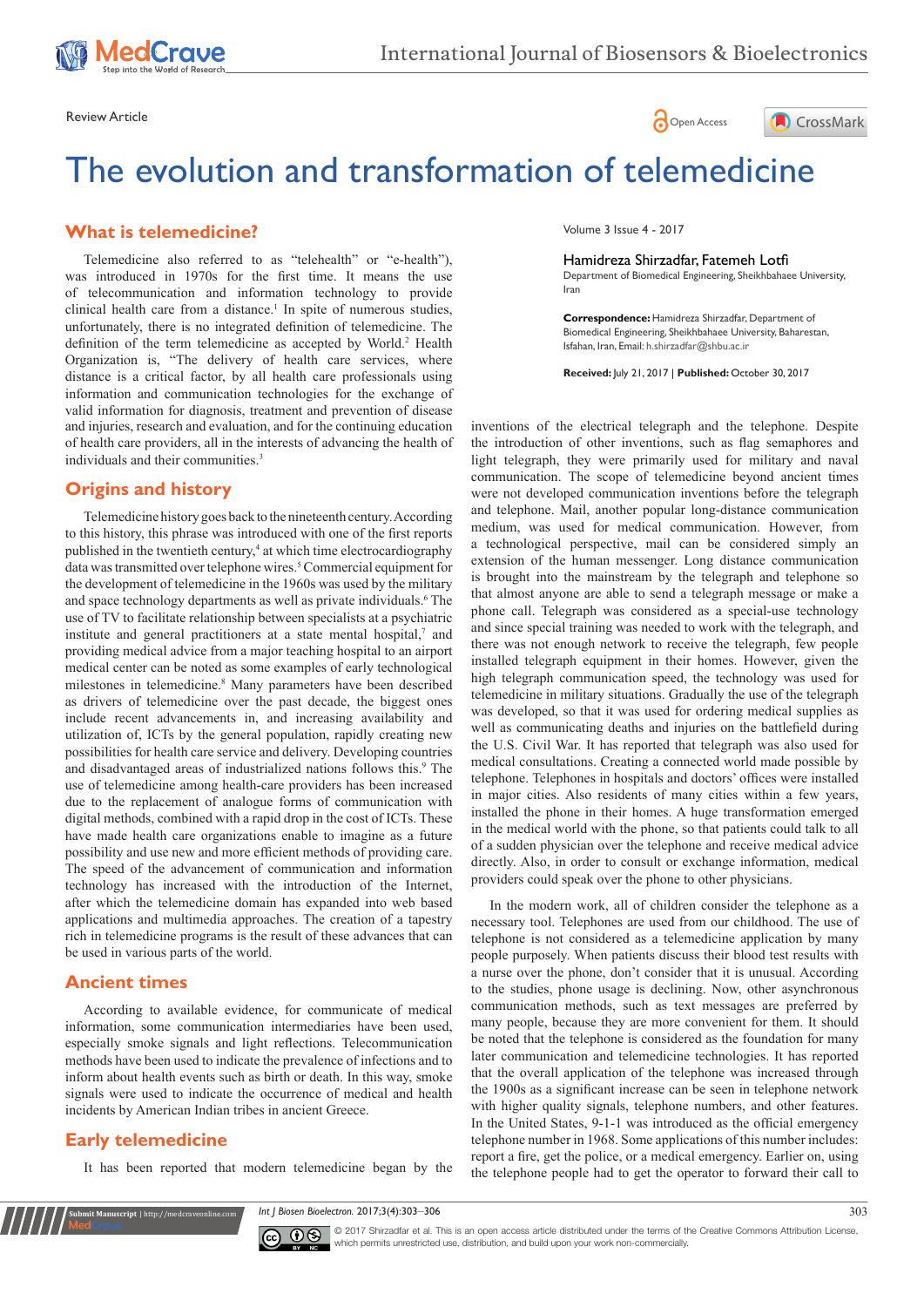the right department (police, fire station, or hospital), or to know the specific number to dial. According to the telemedicine perspective, a consistent and faster access to emergency medical care was provided by 9-1-1. Although, Telefax was invented before the telephone did not electric printing telegraph gain significant traction until common telephone lines and telephone numbers for transmissions were used by fax devices. Up to now, faxes are used by medical professionals use in order to transmit medical records.

## **Rise of telemedicine**

As we know, for the first time, telemedicine was introduced in the April 1924 issue of Radio News magazine. The magazine described that how a patient can communicate with a doctor, including use of heartbeat and temperature indicators. An imagination of the future was formed the basis of the concept, as U.S. residents did not yet have televisions in their homes, and radio adoption was just gaining steam.

In the early 1900s, suggestions were made for the transmission of data related to stethoscope and other devices through communication channels (telephone, radio, etc.). Nevertheless, none of these experiments did not succeed. It has reported that for the first time telemedicine to transmit video, images, and complex medical data were used in the late 1950s and early 1960s. In 1959, in order to transmit neurological examinations, interactive telemedicine was used by the University of Nebraska, which is widely considered the first case of a real-time video telemedicine consultation. Other programs often used in an academic setting, which focused on transmission of medical data such as fluoroscopy images, x-rays, stethoscope sound, and electrocardiograms (ECGs). These early projects were carried aimed to achieve the following:

- i. Providing access to health care in rural areas.
- ii. Urban medical emergency situations.

According to studies, there was a major break for the progress of telemedicine in 1960s when several partners decided to join together to work on STARPAHC project, these partners include the National Aeronautics and Space Administration (NASA), Lockheed Corporation, and U.S. Indian Health Service. Space Technology Applied to Rural Papago Advanced Health Care (STARPAHC), is considered as a large-scale telemedicine project. Telemedicine access was provided to an American Indian reservation using the same technologies intended for astronauts on space missions. Many initiatives in relation with grant and government-supported telemedicine have been reported, including.10

- i. Providing medical care in a war zone.
- ii. Providing medical care to remote scientific stations in Arctic and Antarctic.
- iii. Providing medical care to correctional facilities without transporting inmates to the hospital.
- iv. Digital transmission of radiology images.

The first medical specialty to fully embrace telemedicine was Radiology. The reliability and efficiency of telemedicine was proved with the help from grant-sponsored projects, teleradiology has won the trust of the medical community. Some radiologists decided to use teleradiology systems to receive images for telemedicine consultations in 1980s. According to studies, large undertakings requiring considerable staff and organizational changes were involved

in the telemedicine projects in almost all of the early deployments of telemedicine. Custom hardware and software equipment were used to implement the telemedicine implementations. Only trained persons could use the bulky equipment, so that the average patient did not directly interact with telemedicine technologies. Instead, a telepresenter handled the equipment and interacted with the patient. Original forms of many early projects have changed due to the advancement of technology and other factors. Telemedicine refer to these early types of telemedicine deployments. The following can be used to describe these projects:

- a. Custom, large hardware which is created only for telemedicine.
- b. Designed for specific applications, such as psychiatry consults in ER.
- c. Expensive.
- d. Need for specially trained tele presenters.

#### **Telemedicine and the internet**

Information explosion is one of the results of the rise of the Internet in the 1990s. Support of all information and traffic needed for telemedicine became possible using the Internet protocols, the information includes:

- i. Educational levels of patient (text, images, video).
- ii. Medical images such as x-rays and scans (DICOM image standards).
- iii. Real-time audio and video consultation.
- iv. Vital signs and other body measurements (ECG, temperature, etc.).

Globalization, content publishing, consumer demand, and other factors outside of health care drove the Internet growth. This growth meant that considerable funds and engineering efforts went into Internet infrastructure improvements, including:

- i. Communication speeds (bandwidth and latency).
- ii. Storage of information (databases, object-store for large files such as images and video).
- iii. Accessibility many web services employ backup servers, and even dynamically start up additional servers if traffic increases.
- iv. Standard formats to transmit data (MP4, PNG, etc.).
- v. Security (encryption, password protection, access levels, etc.).
- vi. Application development new programming languages (JavaScript), frameworks, and open-source software (Apache).
- vii. The Cloud using virtual servers hosted by an infrastructure provider such as Amazon Web Services (AWS).
- viii. Digitizing information (digital cameras, scanners, etc.).

Health care and telemedicine was affected by the above Internet improvements. It was easier and cheaper than ever to build a health care software application for exchanging and storing clinical data, using the existing tools and frameworks for web applications. The U.S. government incentives (and future penalties) as leader has opened the e-health floodgates opened with the transition to electronic medical records (EMRs. The Internet is used by most of today's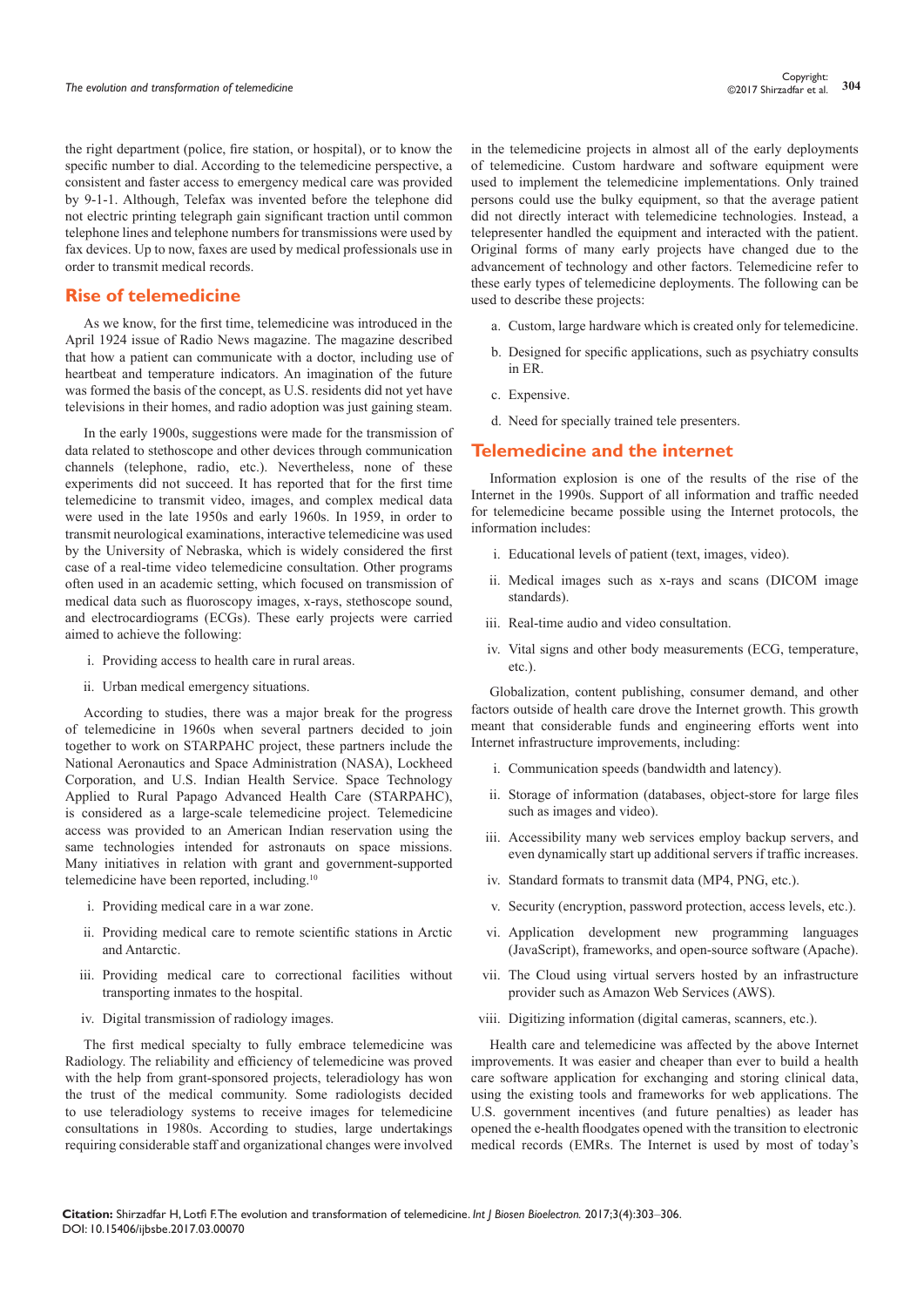modern EMR vendors to make possible access to medical information for medical providers and patients. Moreover, the use of this patient portals has increased, where patients can look up their lab results, refill prescriptions, or send a secure message to their physician. The knowledge of both medical providers and patients is increasing. The Internet is now widely used in health care -it is surprising to hear of a private practice without a web site. Many efforts are made by practices to leverage the Internet further by engaging existing and potential new patients through social media outlets like Twitter and Facebook. Also, they access their patients and encourage them to post reviews on Yelp and other web sites. Also, access to tons of medical information online has been possible for patients. Many patients research their symptoms using "Doctor Google" before coming to see their physician.<sup>11</sup> Of course, reliability is one important issue in relation to get information from public sources on the Internet. Unfortunately, some articles provide inaccurate information for patients.

 Today, the Internet is widely used in day-to-day life. Accessing the Internet became possible in mobile device such as a smart-phone or tablet and often U.S. adults are using it. These devices are used often as their primary entry point for the online world. Some key factors in the ongoing Telemedicine transition include: the ubiquity of the Internet, the ready access to Internet-enabled computing devices, and the technical savvy of the U.S. population. The term suffix is used to refer applications running on Web technologies, and characterized by their collaboration, usability, interoperation, and openness features. One of the most important applications of the moniker is health care. The following can be used to describe Telemedicine 2.0:

- i. The use of computing device available belonging to patient or physician.
- ii. Establishment communication over the Internet and the use of standard web infrastructure.
- iii. The use of cheap off-the shelf equipment to collect clinical data.
- iv. It can be used easily and directly by patient or physician without special training.

There are affordable measurements devices that are widely used with telemedicine include:

- i. Smartphone cameras.
- ii. Digital stethoscopes.
- iii. Ophthalmoscopes (for eye exams).
- iv. Otoscopes (for ear exams).
- v. Vital sign monitoring devices.
- vi. Wearable biosensors.
- vii. Microstrip patch Antenna.

Over time, Telemedicine has been successful to full cover the Internet communication medium. Many changes have been made in private practices and health care systems. These systems are in the process of becoming hybrid health care providers allowing patients to see their medical provider either through telemedicine or in-person. We examine the categories and types of Telemedicine use cases in the Categories of Telemedicine article. At the present time, one of the most popular types of printed antenna is microstrip antenna. It

has many advantages. In telemedicine, different forms of microstrip patch antenna can be used such as square, rectangle, circular and triangle.12 Metallic patch and ground plane are two main components of the microstrip antenna (Figure 1). The ATS-1 Satellite was launched on December 7th, 1966 by NASA (Figure 2), it was the first satellite used for civic purposes, such as education, and telemedicine. This is considered as one of the first of many telemedical satellite projects which were conducted by NASA over the next 50 years. New and expanded opportunities were provided by the ATS-6 for testing a variety of new space communications concepts which need to use geostationary spacecraft. Up to that time, it was the most technologically advanced communications satellite in terms of its capacity, power, and precision. A new opportunity was provided for telemedicine based on the amount of bandwidth offered by NASA to telemedical facilities. Figure 3 shows the graphic of ATS-6.



Figure 1 Schematic of a micro strip patch antenna.<sup>13</sup>



**Figure 2** The Schematic of ATS-1 Satellite.<sup>14</sup>



**Figure 3** The launch of ATS-6 in 1974 ushered in a new era for satellite- based telemedicine experimentation [15].